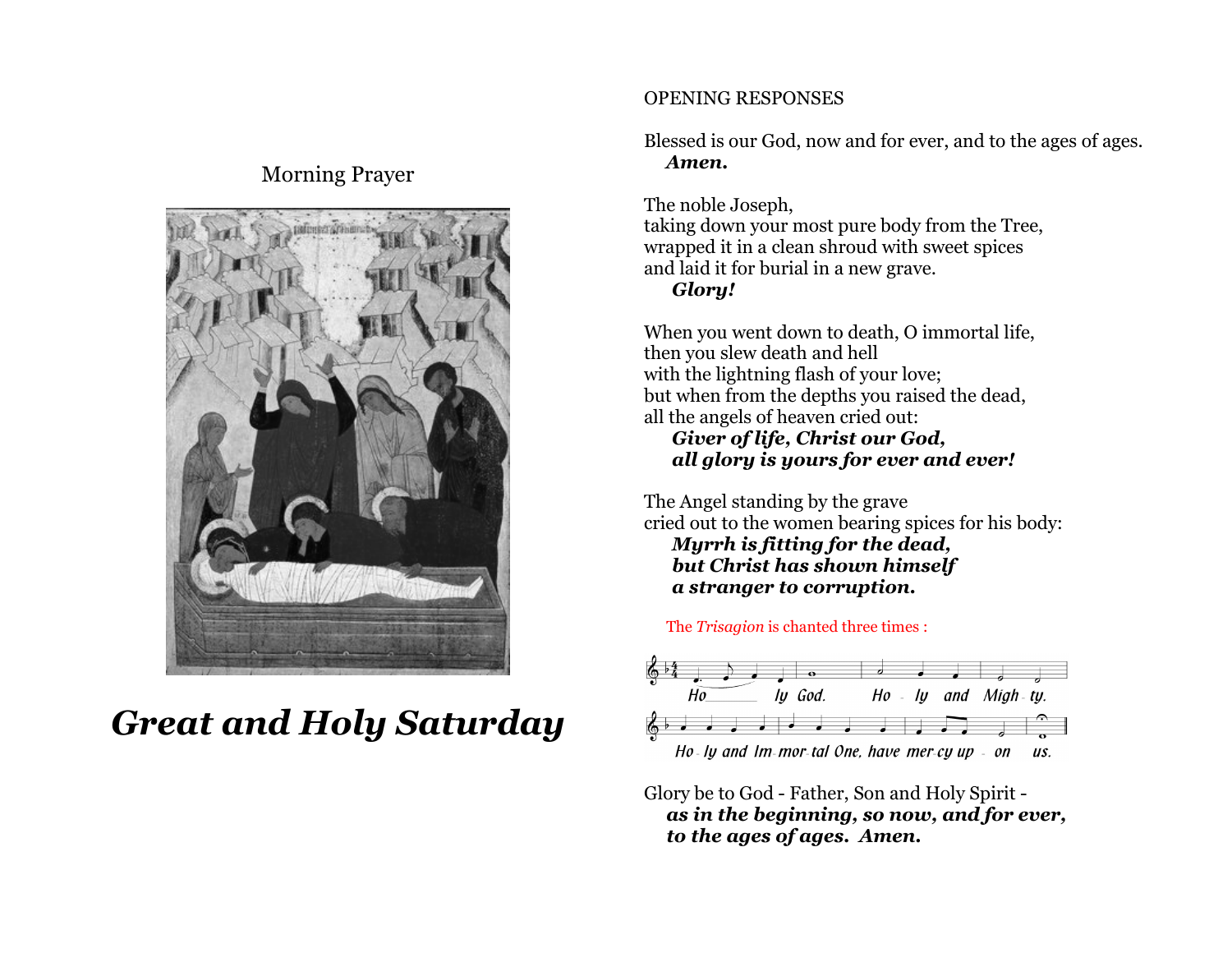- SCRIPTURE John 19.38-42 Job 14.1-14 Lamentations 3.1-9, 19-24
- I am one who has seen affliction under the rod of God's wrath:; *he has driven and brought me into darkness without any light;*
- against me alone he turns his hand, again and again, all day long. *He has made my flesh and my skin waste away, and broken my bones;*
- he has besieged and enveloped me with bitterness and tribulation; *he has made me sit in darkness like the dead of long ago.*

He has walled me about so that I cannot escape; *he has put heavy chains on me;*  though I call and cry for help, he shuts out my prayer; *he has blocked my ways with hewn stones, he has made my paths crooked.* 

The thought of my affliction and my homelessness is wormwood and gall!

 *My soul continually thinks of it and is bowed down within me.* 

But this I call to mind, and therefore I have hope:

 *The steadfast love of the LORD never ceases, his mercies never come to an end;*

they are new every morning; great is your faithfulness.

*'The LORD is my portion,' says my soul, 'therefore I will hope in him.'* 

1 Peter 4.1-8

Silent reflection.

## FROM AN ANCIENT HOMILY ON HOLY SATURDAY

Something strange is happening—there is a great silence on earth today, a great silence and stillness. The whole earth keeps silence because the Lord is asleep. The earth trembled and is still because God has fallen asleep in the flesh and he has raised up all who have slept ever since the world began. God has died in the flesh and hell trembles with fear.

God has gone to search for our first parent, as for a lost sheep. Greatly desiring to visit those who live in darkness and in the shadow of death, he has gone to free from sorrow the captives Adam and Eve. The Lord approached them bearing the Cross, the weapon that had won him the victory. At the sight of him Adam, the first man he had created, struck his breast in terror and cried out to everyone: 'My Lord be with you all.' Christ answered him: 'And with your spirit.'

Christ took him by the handand raised him up, saying:

'Awake, o sleeper, and rise from the dead, and Christ will give you light. I am your God, who for your sake have become your son. Out of love for you and your descendants I now by my own authority command all who are held in bondage to come forth, all who are in darkness to be enlightened, all who are sleeping to arise. I order you, O sleeper, to awake. I did not create you to be held a prisoner in Hell. Rise from the dead, for I am the life of the dead. Rise up, work of my hands, you who were created in my image. Rise, let us leave this place, for you are in Me and I in you; together we form one person and cannot be separated.

'For your sake I, your God, became your seed; I, the Lord, took the form of a slave; I, Whose home is above the heavens, descended to the earth and beneath the earth. For your sake, for the sake of humankind, I became like a man without help, free among the dead. For the sake of you, who left a garden, I was betrayed in a garden.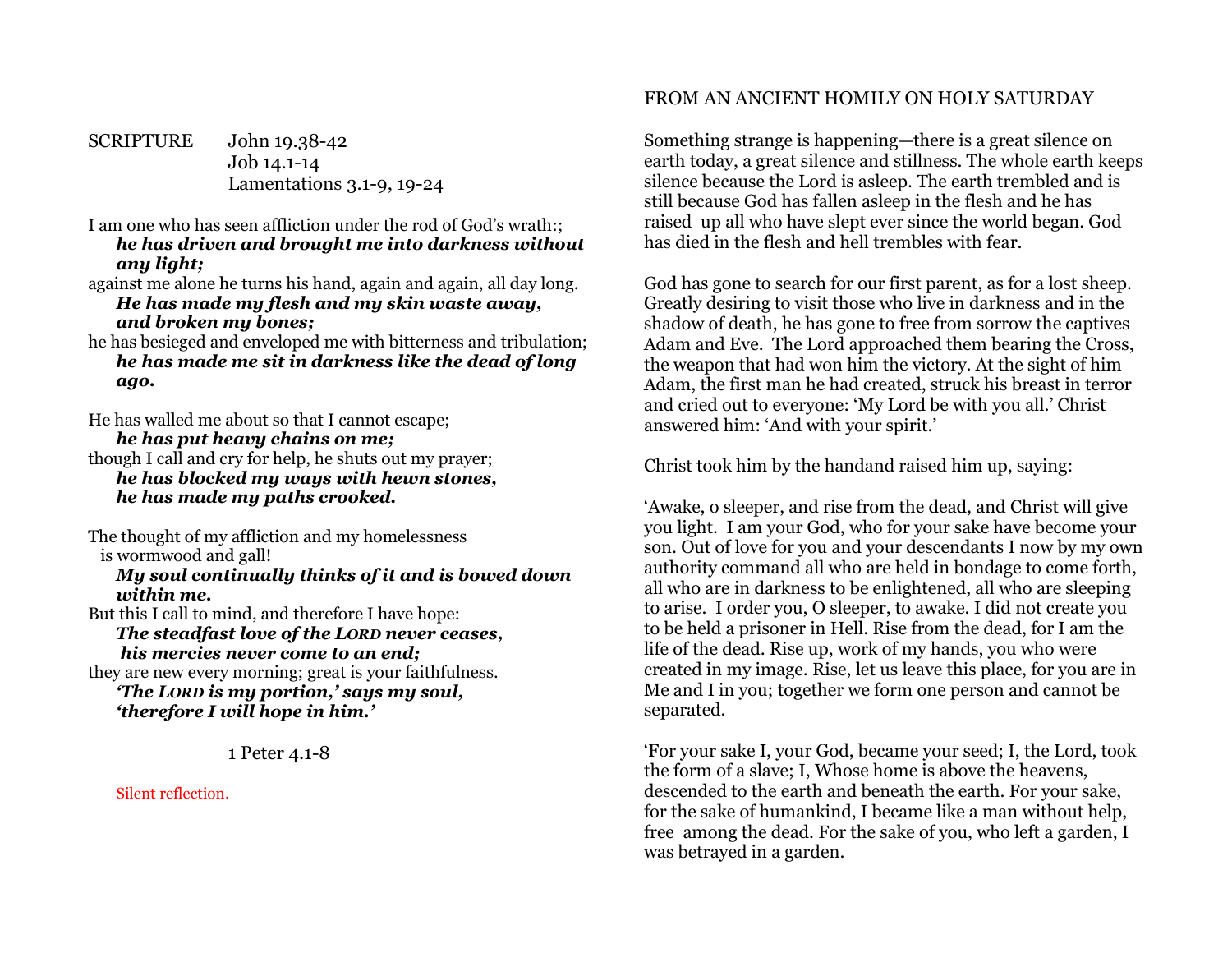'See on my face the spittle I received in order to restore to you the life I once breathed into you. See there the marks of the blows I received in order to refashion your warped nature in my image. On my back see the marks of the scourging I endured to remove the burden of sin that weighs upon your back. See my hands, nailed firmly to a tree, for you who once wickedly stretched out your hand to a tree.

'I slept on the cross and a sword pierced my side for you who slept in paradise and brought forth Eve from your side. My side has healed the pain in yours. My sleep will rouse you from your sleep in Hell. The sword that pierced me has sheathed the sword that was turned against you.

'Rise. Let us leave this place. The enemy led you out of the earthly paradise. I will not restore you to that paradise, but will enthrone you in heaven. I forbade you the tree that was only a symbol of life, but see, I who am life itself am now one with you. I appointed cherubim to guard you as slaves are guarded, but now I make them honour you as sons of the Most High. The throne formed by cherubim awaits you, its bearers swift and eager. The bridal chamber is adorned, the banquet is ready, the eternal dwelling places are prepared, the treasure houses of all good things lie open. The kingdom of heaven has been prepared for you from all eternity.'

#### Silent reflection.

#### CANTICLE TO CHRIST

It is suggested that worshippers read a stanza each.

O most strange of wonders, what new deeds we now see! He who gave my life's breath, lies unbreathing now, borne to burial at noble Joseph's hands.

Now you have been hidden like the sun beneath the earth and been covered over, veiled by the night of death. Dawn again, O Saviour, dawn more brightly still.

Life of all life, how can you perish, or how dwell in a tomb? Yet the royal hall of Death you now bring to nought, and from Hades' realm you raise the dead again.

Like a burning lamp-stand concealed under a bushel here the life of our God lies hidden in the earth. He who governs all things is here is seen as a corpse; new the grave in which his body is laid to rest, he the one who empties graves of all their dead.

In the tomb they laid you, you, O Christ, who are Life itself; death itself you brought to nothing by your own death, and became the fount of life for all the world.

Guilty with the guilty you were judged, O my Christ,at the very moment you wrought justice for us all; from the ancient trickster's foul and evil deeds, by the greatest trick of all, you ransomed us whole.

By your Passion, Jesus most beloved, all creation was changed, all things suffered with you, knowing you to be the alpha and omega of all living things.

How could Hell endure it, when in splendour you came, and how not be swiftly shattered and plunged into night, blinded by the blazing glory of your light?